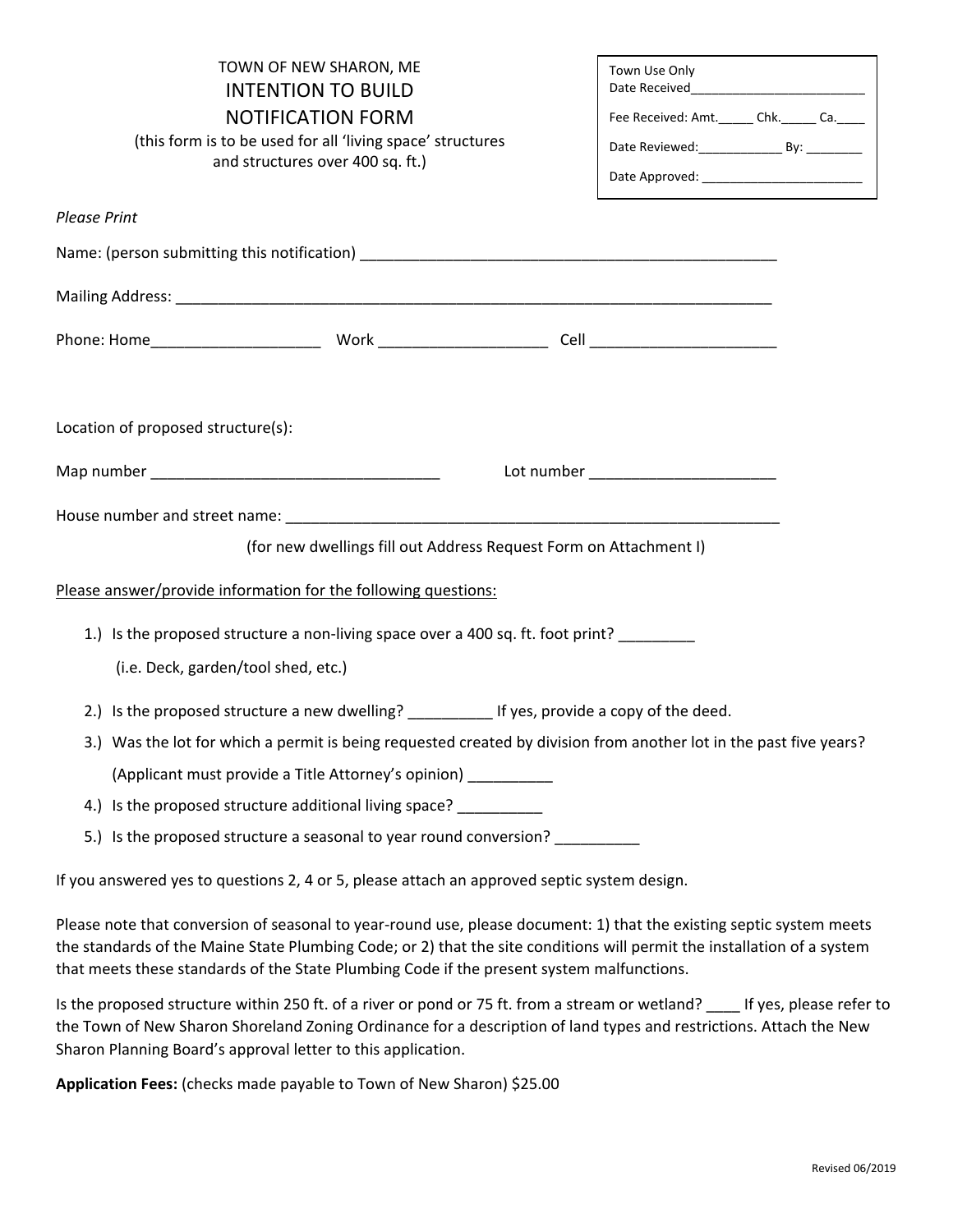## **SKETCH OF PROPOSED STRUCTURE**

Please provide a plan view of the proposed structure. Indicate the sale used (e.g. 1" = 10') and label dimensions.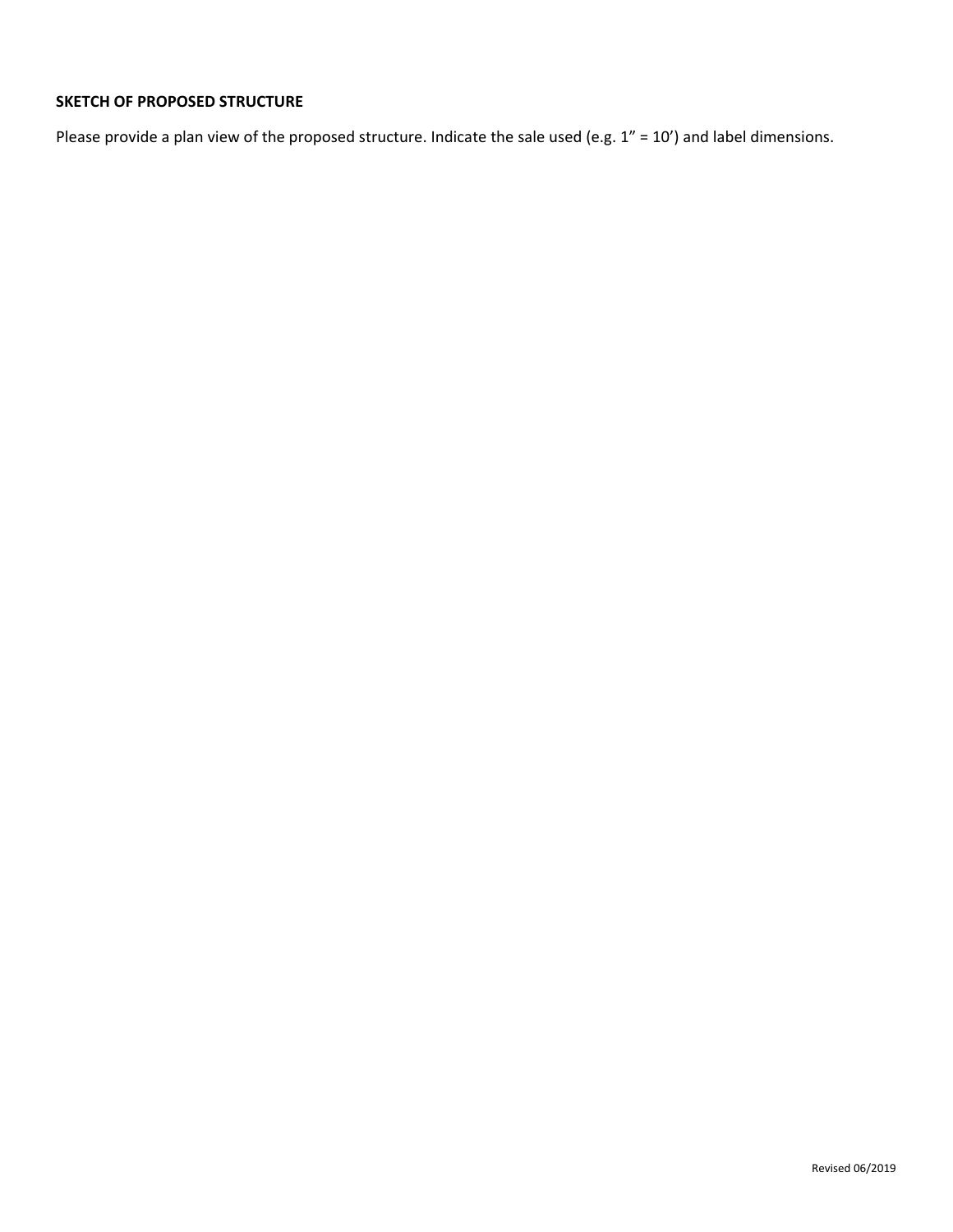## **LOCATION OF STRUCTURE ON PROPERTY**

Please indicate where the structure is to be built on the property. Show the direction of North. Show and label town road and location of driveway.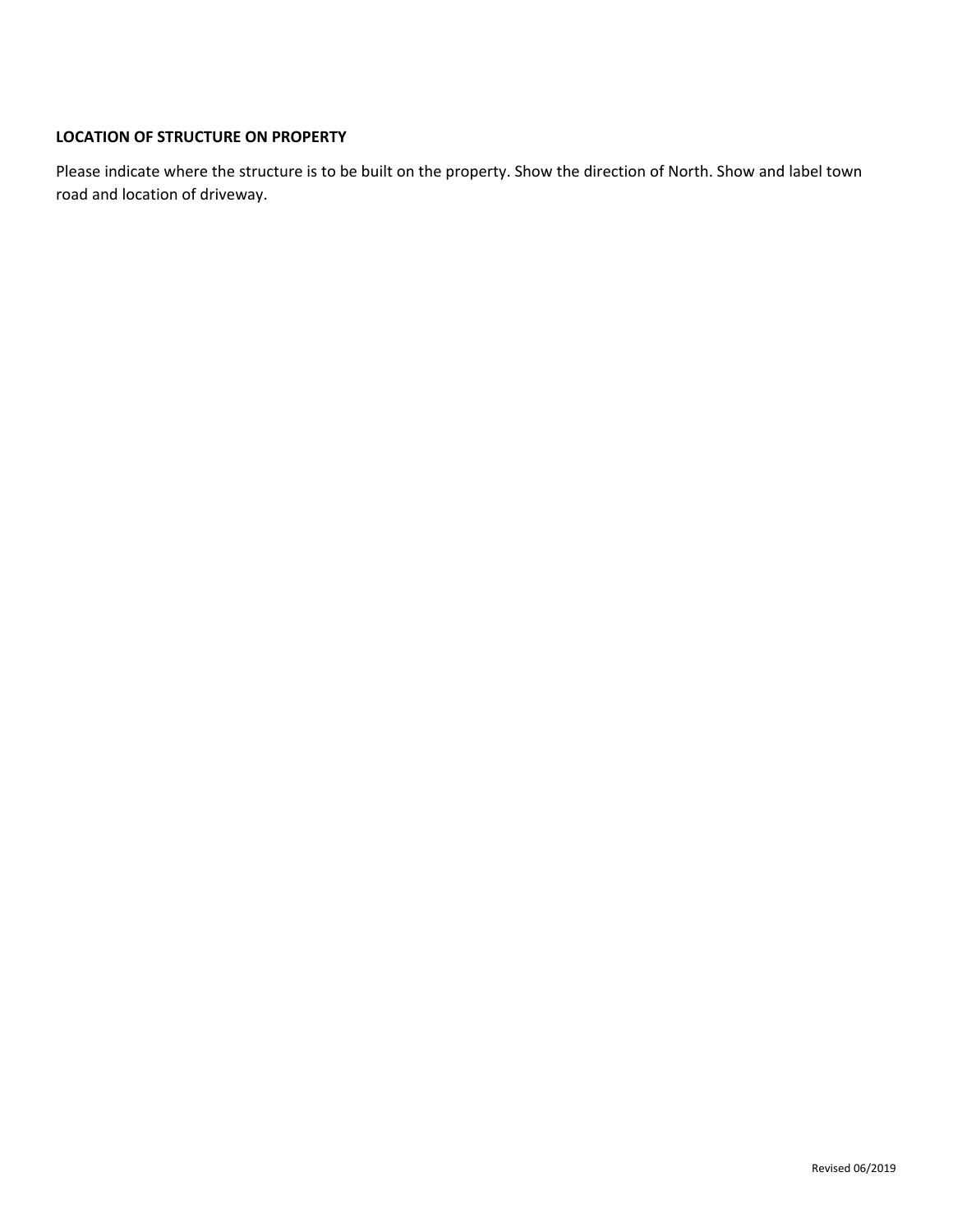#### **NEW DWELLINGS**

Please attach the following documentation required for all new dwellings:

- Central Maine Power 11-90 easement form.
- Verizon easement form.
- Written statement from Road Commissioner (Attachment II) with approval of driveway easement or State of Maine Department of Transportation approval for state roads such as U.S. Route 2, Route 27, Route 41 and Route 134.

Signature:

Applicant Date Date Date

Approved: \_\_\_\_\_\_\_\_\_\_\_\_\_\_\_\_\_\_\_\_\_\_\_\_\_\_\_\_\_\_\_\_\_\_\_\_\_\_\_\_\_\_\_\_\_\_\_\_\_\_\_\_\_\_\_\_\_\_\_\_\_\_\_\_\_\_\_\_\_\_\_\_\_\_\_\_\_\_\_\_\_\_\_

Code Enforcement Officer **Date** Date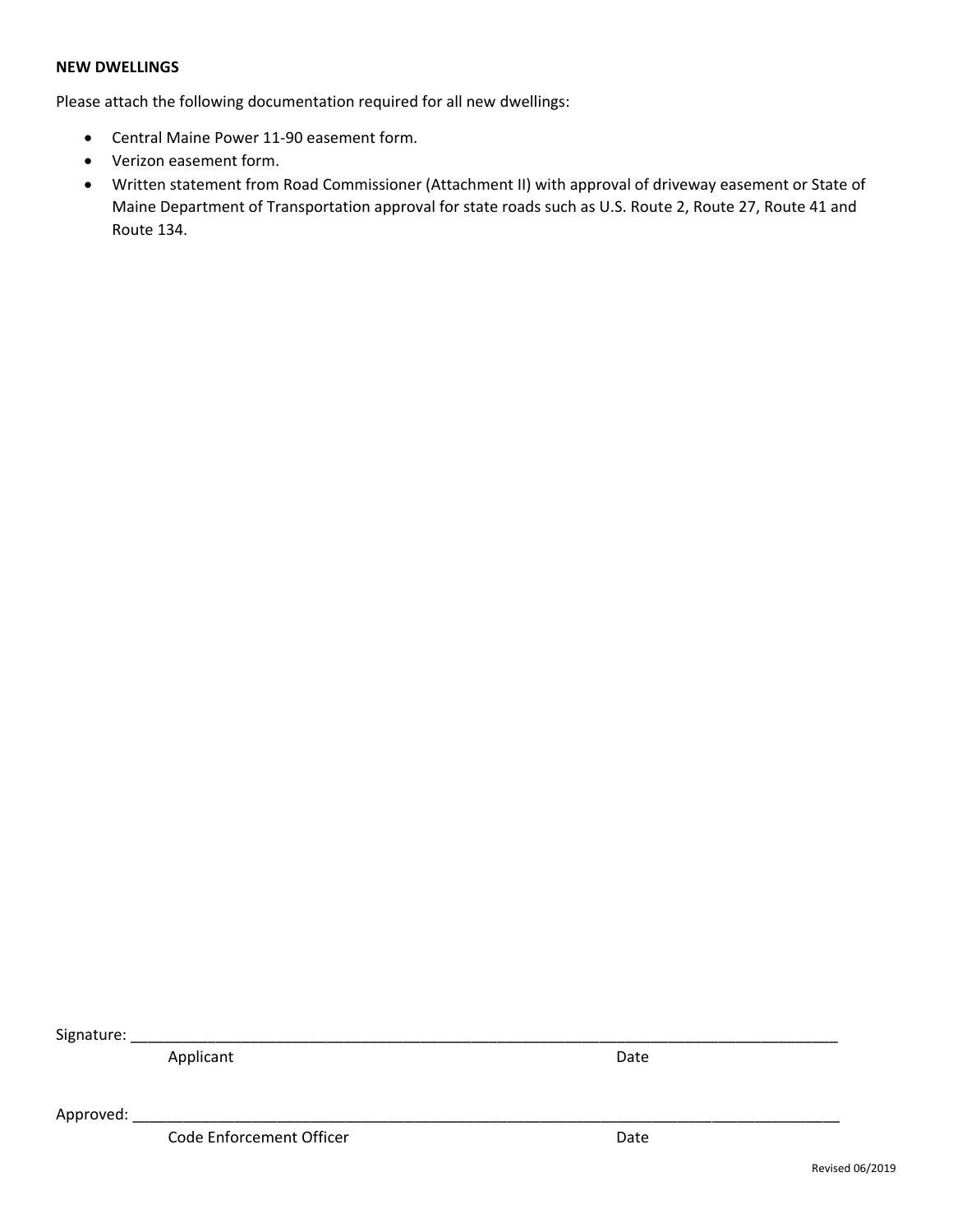# Town of New Sharon, Maine Address Request Form

| <b>Mailing Address</b> |  |
|------------------------|--|
|                        |  |
|                        |  |
|                        |  |
|                        |  |
|                        |  |
|                        |  |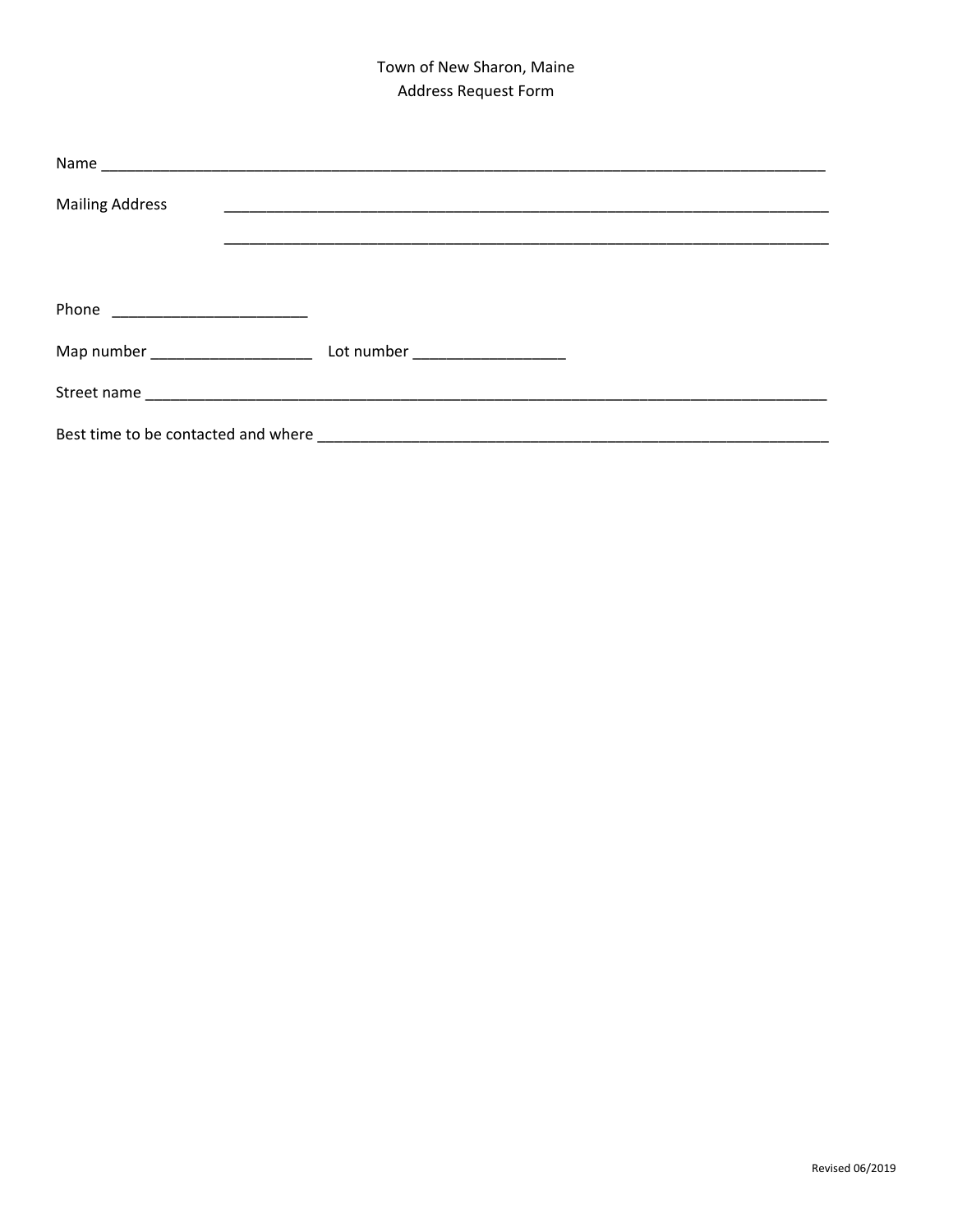### Town of New Sharon, Maine

#### Road Commissioner Authorization

| Name    |         |
|---------|---------|
| Address |         |
| Map#    | Lot $#$ |

This is to certify that the above-named applicant has met with the Road Commissioner and discussed driveway easement on Town of New Sharon roads (does not include Rt 2, Rt 27, Rt 41, or Rt 134 – see State of Maine DOT for these easements). The following is needed to complete easement:

| Culvert needed?     |  |
|---------------------|--|
| Culvert dimensions: |  |
| Comments:           |  |
|                     |  |

\_\_\_\_\_\_\_\_\_\_\_\_\_\_\_\_\_\_\_\_\_\_\_\_\_\_\_\_\_\_\_\_\_\_\_\_\_\_\_\_\_\_\_\_\_\_\_\_\_\_\_\_\_\_\_\_\_\_\_\_\_\_\_\_\_\_\_\_\_\_\_\_\_\_\_\_\_\_\_\_\_\_\_\_\_\_\_\_\_\_